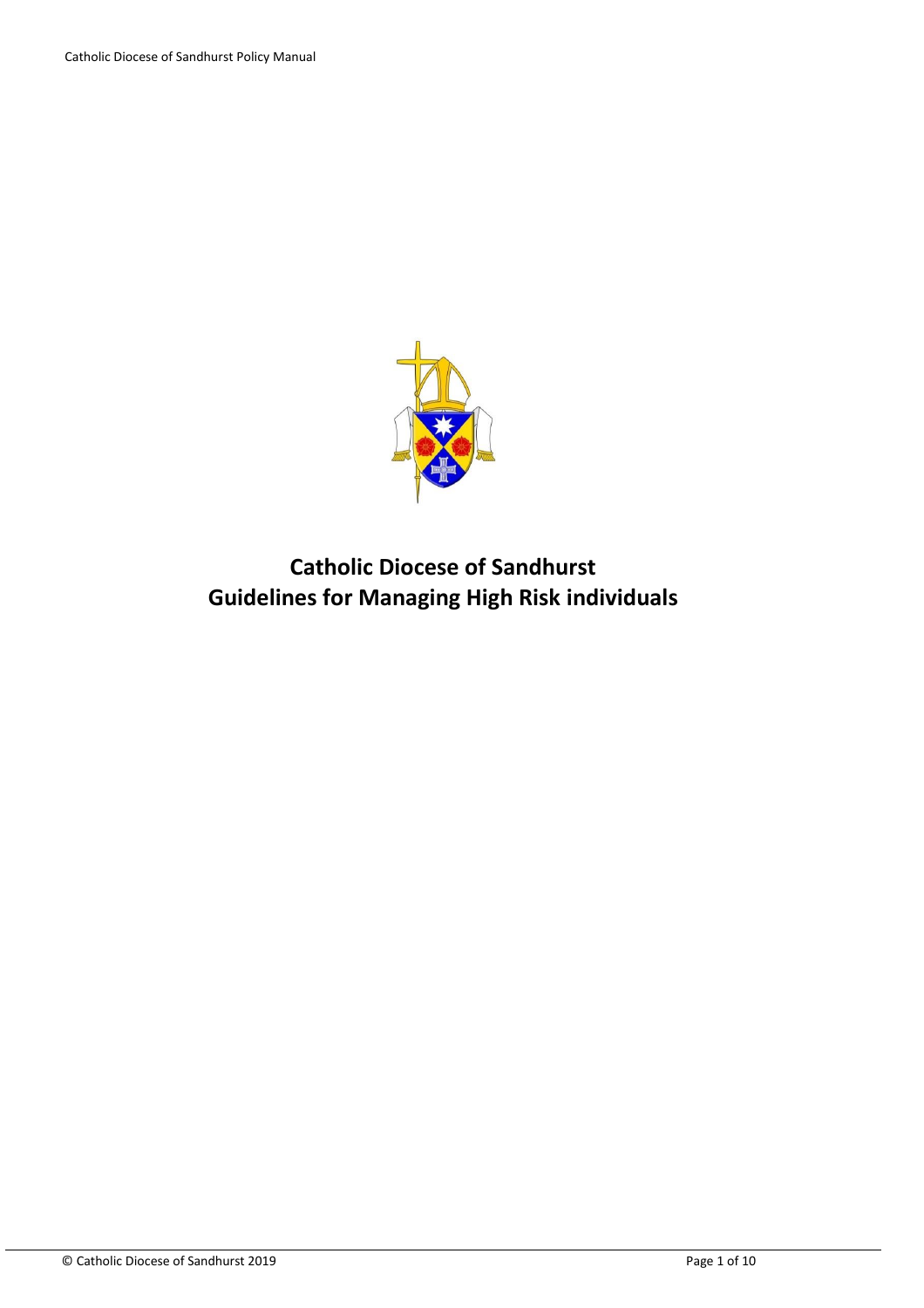The Catholic Diocese of Sandhurst (the Diocese) has a primary responsibility to provide an environment where all members of the parish, agency or entity are safe and protected from harm.

A particular area of risk to be addressed within parishes, agencies and entities is the presence of persons who have been charged with or convicted of serious sexual offences.

The Diocese may become aware that a person involved in a parish, has been charged with or is currently being investigated by Police for a sexual offence or convicted of serious offences that suggest the person poses a risk to others e.g. children, vulnerable persons, parishioners.

The Diocese may become aware of charges or convictions in a number of ways:

- disclosure from the person.
- information from a third party.
- Disclosure via the parish, agency or entity.
- a person may be unable to obtain a Working with Children Check (WWCC).
- notification from the WWCC Unit that a person's card has been suspended or withdrawn.

The Diocesan Working with Children Protocol policy states that any employee/volunteer of the Diocese who has direct contact with children must have a WWCC. However, additional risk management in relation to participation in programs, activities or events conducted by the parish, agency or entity needs to be considered.

It is important that the Diocese put in place effective risk management strategies for the parishes, entities and agencies that protect their community whilst allowing the person to maintain their right to worship and receive the sacraments.

Parishes, entities and agencies are required to contact the Diocesan Child Safety Officer (CSO) to undertake a formal risk assessment which may include a criminal history background check and a psychological assessment to develop an individually tailored safety plan. A copy of the safety plan will be held by the parish, agency or entity and the Diocese and stored securely, ensuring complete confidentiality.

The individually tailored plan will need to take into account:

- the parish, agency or entity's duty of care in relation to the safety of all participants
- legal and/or parole requirements in relation to the person's involvement (e.g. sex offender register restrictions)
- **the needs of the person with a conviction history or if a person is being investigated by Police for a** sexual offence (e.g. spiritual needs, inclusion, community participation)

Options for participation may include, but are not limited to:

- attendance at Mass and participation in sacraments conditional upon supervision e.g. designated chaperone and/or when children and young people are not present
- Complete exclusion preventing the person from contact with the victim if they are present in the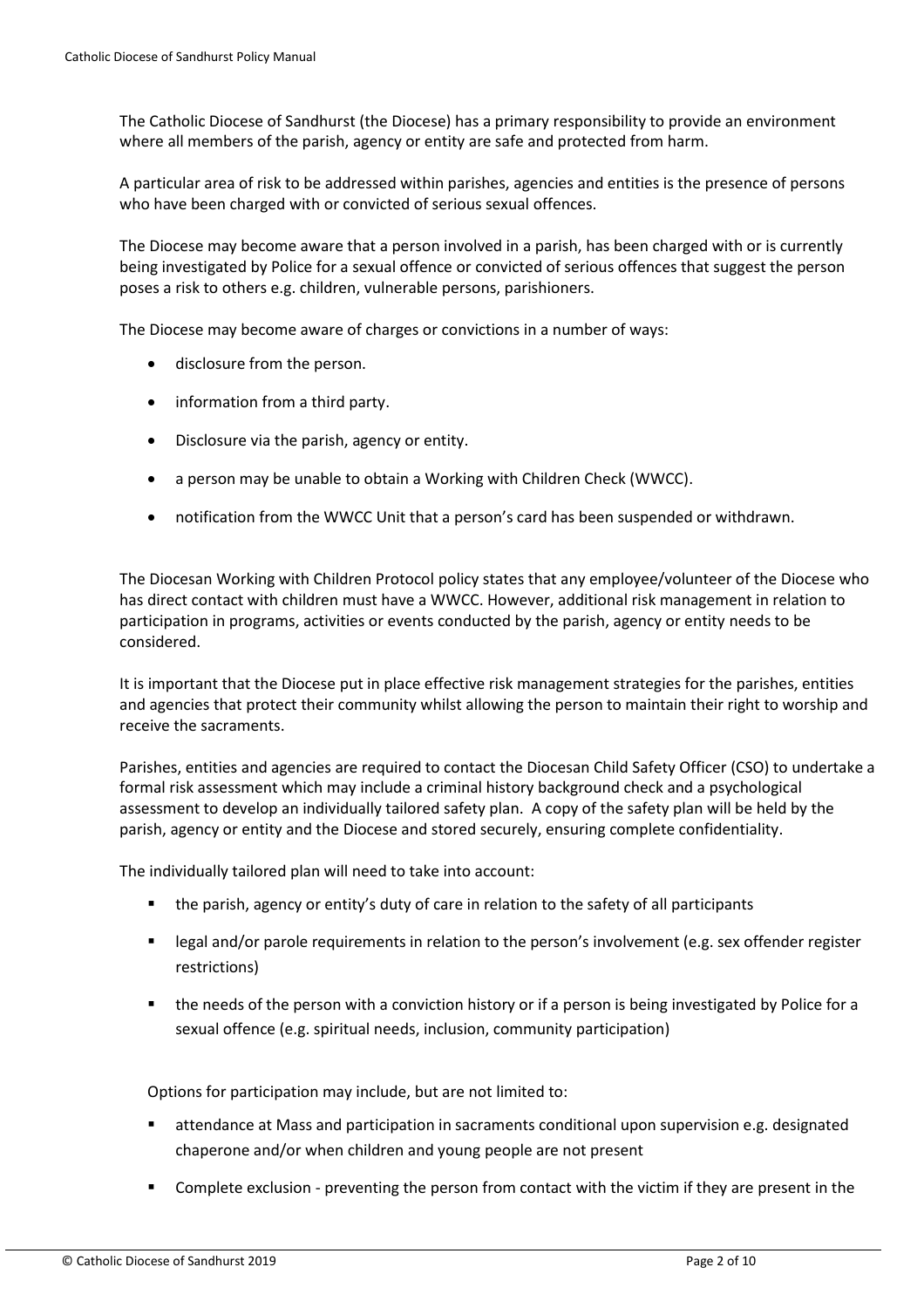parish, agency or entity

- conditional attendance and/or restricted activities within the parish, agency or entity, assigned seating and/or supervised attendance (e.g. person being accompanied by a family member, no photography of children and young people)
- **F** restrictions on attending parish, agency or entity functions where children and young people are present
- not spending time alone in a parish, agency or entity location and/or where children and young people are present
- exclusion zones e.g. toilets, isolated areas
- pastoral support in the person's home
- **Complete exclusion where the person poses an unacceptable risk and/or refuses to comply with the** requirements of the safety plan.

The agreement of the person to abide by the provisions of a safety plan is essential. The parish, agency or entity leader will work closely with the person and the CSO to monitor and review the safety plan.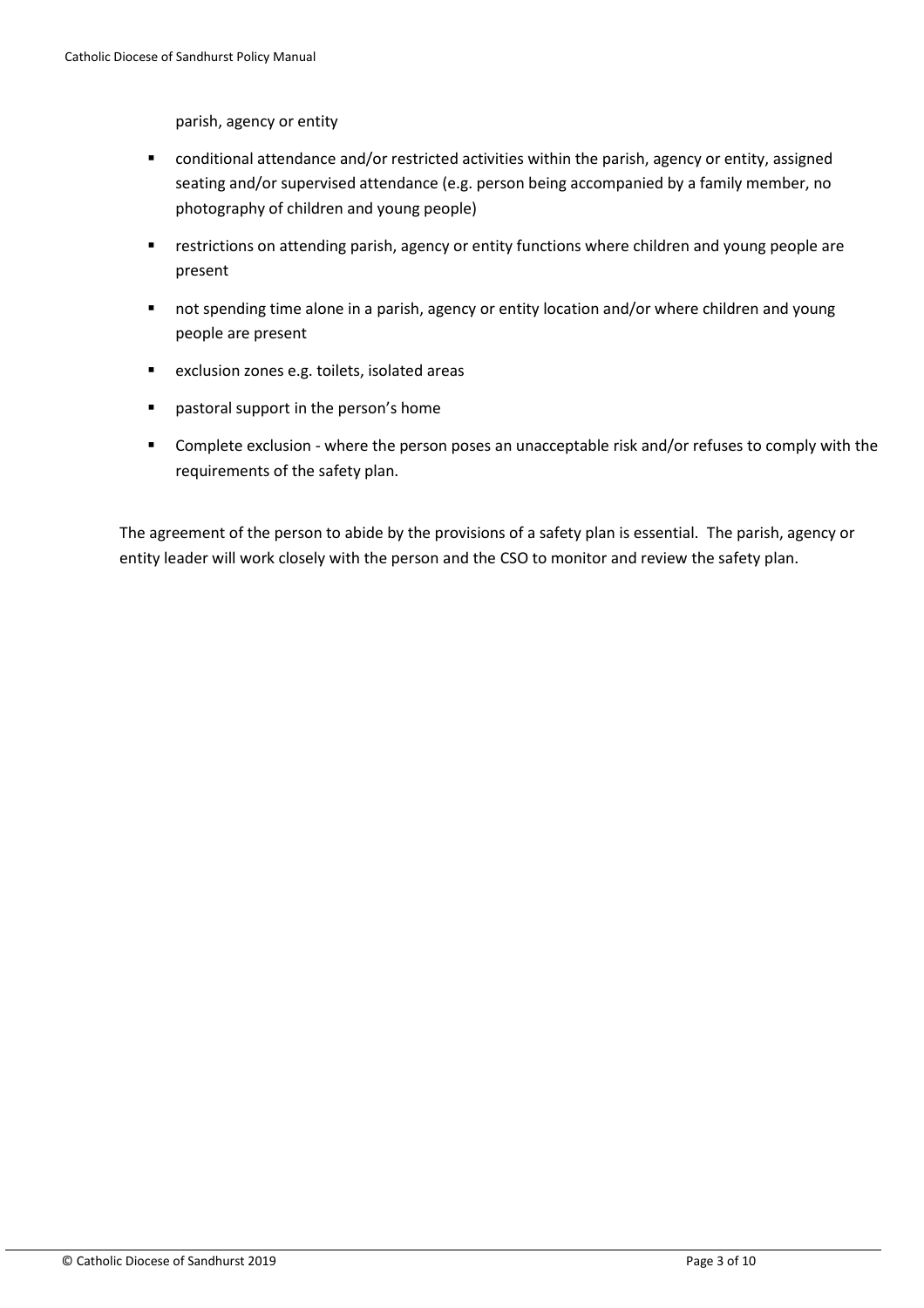# **1. Process for the Diocese**

To be managed by the CSO with guidance from the Chair of the Professional Standards Committee. (PSC).

## **Identification of a Known Sex Offender**

The offender may self-disclose or this information may come from a variety of other sources (for example: parish priest, police, parole officer or family member)

For the purpose of these guidelines a "known sex offender" includes:

- Any person who has been convicted of a sexual offence, including grooming and child pornography:
- Any person who is currently charged with a sexual offence;
- Any person who is currently being investigated by Police for a sexual offence, although charges may not have been laid; and
- Any person deemed to be a risk to the safety of children because of an adverse finding of sexual misconduct in a child-related workplace investigation. This finding has resulted in a "bar" in a Working with Children Check.

#### **Meetings**

An initial meeting is organised between the offender, parish priest, parole officer (where applicable), the CSO to explain the process and gain the person's consent and full co-operation. A diocesan nominated professional may also be nominated to provide expert guidance with regards to sex offenders.

If the offender is a member of a Religious institute the meeting must also involve the Congregational Leader or their delegate.

Further meetings may be required to finalise safety arrangements and monitor progress.

#### **Initial Risk Assessment**

Sexual offenders often display addictive or repetitive behaviour towards children and for this reason a comprehensive risk assessment needs to be done that is individualised. It is multi-faceted and takes into account the:

a) Individual's risk of re-offending. This takes into account the static risks which are historical and unchangeable and have to do with the person's history (past offences) and the characteristics of the offence situation (number of victims, presence of violence etc.) and dynamic risks which are changeable and relate to the current life circumstances of the individual (use of alcohol, relationship breakdown etc.) it should be noted that even though an individual shows a "spirit filled" conversion they still may pose a risk.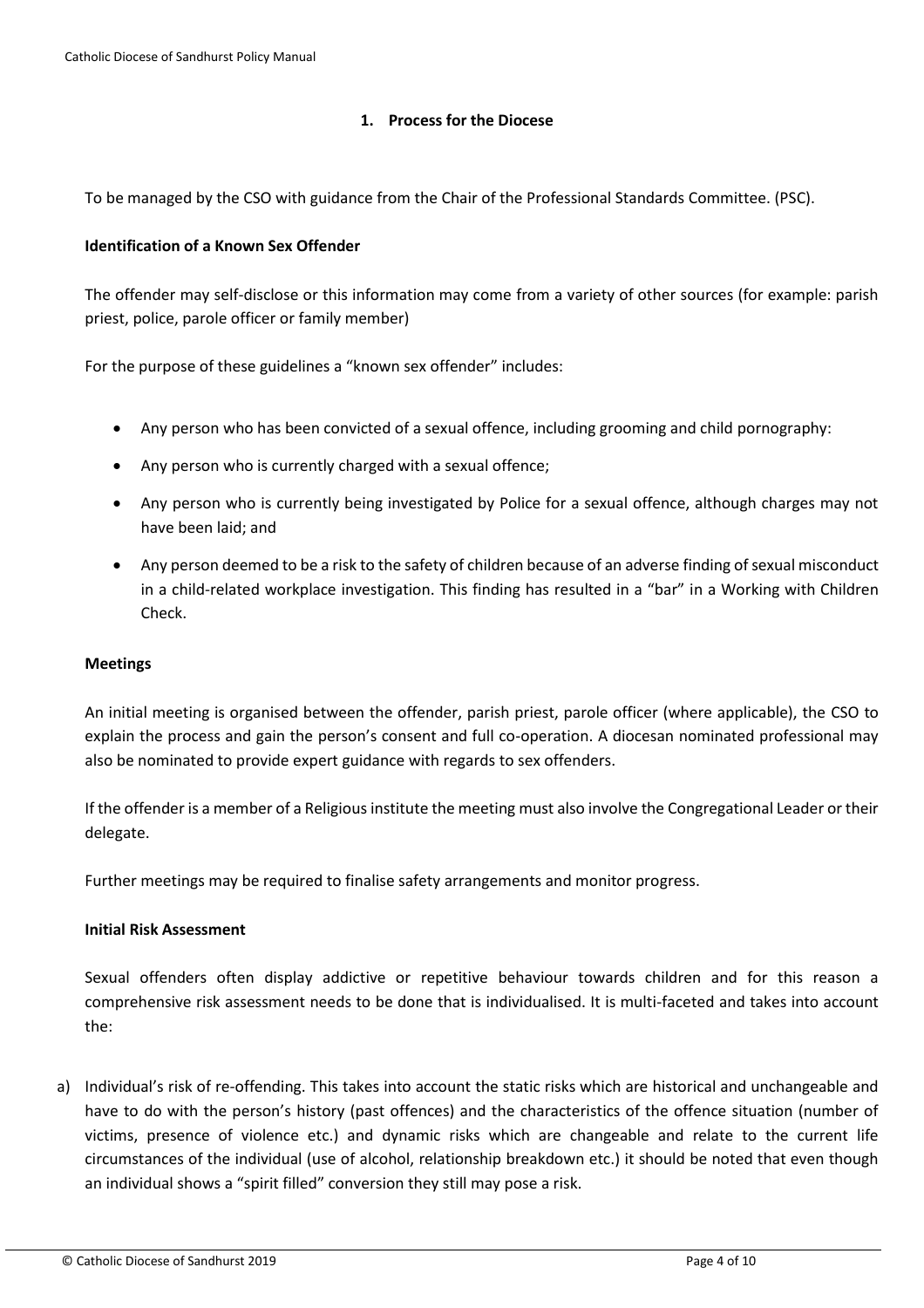- b) Situational risks of the church setting such as possible areas of proximity to children, number of children in the parish, meeting rooms for children's liturgy, etc. The Catholic Church, following the example of Jesus Christ, welcomes all people. There is also an obligation for all of the faithful to attend the celebration of the Eucharist on Sunday's.
- c) Readiness of the parish and its ability to maintain a long-term plan. For example, if the risk is deemed unacceptable due to children in attendance then an alternative should be explored. This could include seeking the help of a neighbouring church.

In collaboration with the offender, this risk assessment should be conducted by an independent professional with expertise in risk management of known sex offenders. It may require a psychological assessment. It is important to note risk assessment and management is a complex, dynamic and ongoing process but it cannot completely eliminate risk.

# **Individual Safety Agreement**

An Individual Safety Agreement should be formed by the parish priest and the CSO. It will be written in accordance with the initial risk assessment and risk management strategies agreed upon by all relevant parties. The agreement of the offender to freely commit themselves to abide by the provisions of the Safety Agreement is essential. Otherwise the Church Authority has no alternative but to exclude the individual from parish property.

# **Identification of an Accountability Group**

Once the offender's consent and full cooperation is gained it would be appropriate to appoint an accountability group within the parish.

An accountability group is a number of persons who agree to enter into a formalised voluntary relationship with a known sex offender and helps that person to adhere to specific agreed behaviours. The accountability group will help provide support and offer encouragement and maintain appropriate and agreed boundaries. One of the accountability group will accompany the offender at all times during mass and/or liturgies and challenge risky behaviour.

# **Management by the CSO/Parish Priest/Head of entity or agency**

*(Including accountability group, parish pastoral associate or parish child safe team member)*

- a) Regular review of Individual Safety Agreement (minimum of annually)
- b) This review should be conducted by the CSO in consultation with all relevant parties
- c) Report of Individual Safety Agreement review to the Diocese and parish priest
- d) Review meeting with offender and the parish priest, Head of entity or agency, accountability partner and the CSO. The purpose of this meeting is to discuss applicable changes to the individual Safety Agreement and potential concerns of breaches.

# **Confidentiality**

In all areas there is a right to appropriate confidentiality. Although when dealing with the safety of children, it is always important to ensure open communication is available with the offender and if need be, by sharing information with appropriate persons such as the police, parole officer or Church Authorities. Leaders within the parish should also be made aware of the risk strategies in place to assist in ensuring boundaries are kept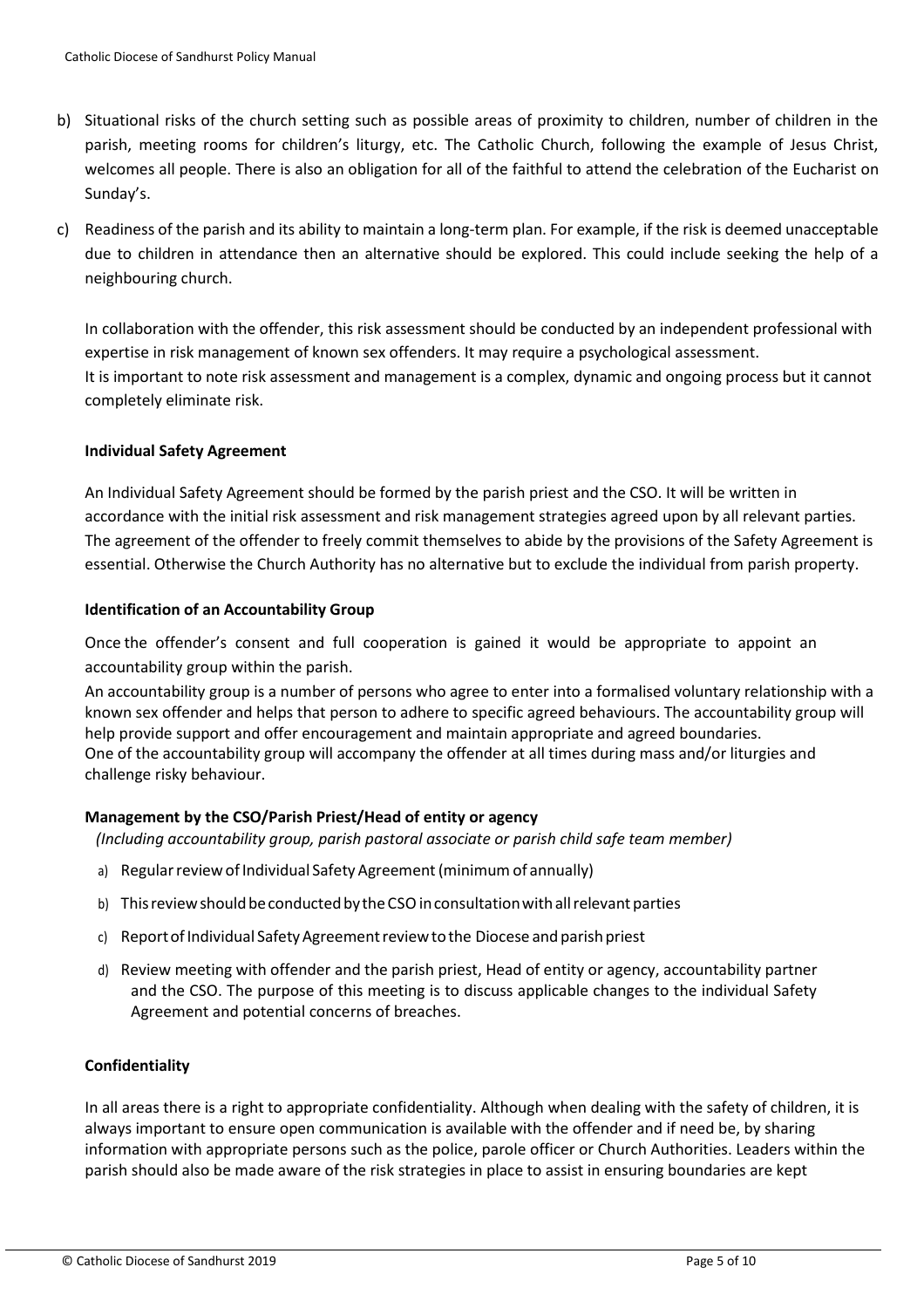#### **Carriage of Agreement**

The original agreement is to be kept with the Diocese (a copy will also be kept by the parish priest). On-going monitoring is essential and it is important that with any changes of parish leadership over time, knowledge of the offender and the existence of the Safety Agreement is passed on to the incoming parish priest.

#### **Document retention**

Thecomplete file with all related documentation should be kept by the Diocese in a secure and confidential file.

The parish priest should have copies of the documents relevant to his responsibilities, including the Safety Agreement. These should also be held in a secure and confidential file.

#### **Legislative Restrictions**

It is an offence for persons who cannot pass the WWCC to undertake or remain in child-related employment in any capacity. This includes in a voluntary capacity.

<https://www.workingwithchildren.vic.gov.au/about-the-check/offences-and-penalties>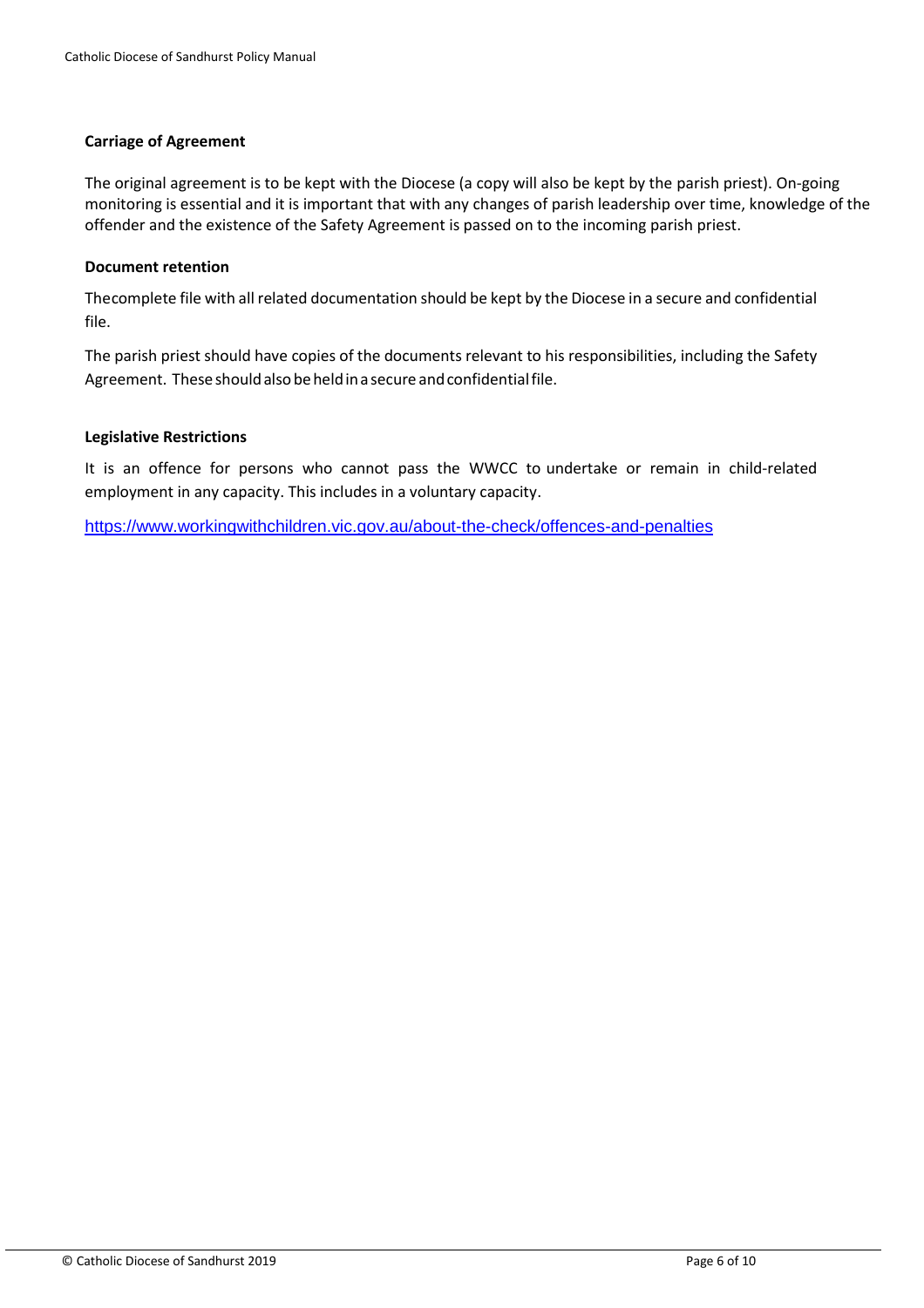# **2. Processforparishpriest, Head of entity or agency**

- 1. Contact the Diocese when it becomes known that an offender wishes to attend or continue to attend parish masses and/or liturgies. The offender may self-disclose, or this information may come from a variety of other sources, such as other parishioners, police, parole officer or family member.
- 2. Inform the offender and/or his/her family of the required process.
- 3. Work with the Diocese and the CSO, in relation to a risk assessment that takes into account the static and dynamic risk factors.
- 4. Meet with the Diocese in order to make a decision. This decision may be that the risks are deemed to be too high for others in the parish. To be approved by the Bishop.
- 5. If the decision is to proceed, then follow the guidance of the Diocese.
- 6. An initial meeting is organized between the offender, parish priest, parole officer (where applicable), and the CSO to explain the process and gain the person's consent and full co-operation with the Safety Agreement.
- 7. Organise an accountability group in the parish, one of the accountability group will accompany the offender at all times during mass and ensure the person is escorted to and from the parish after mass.
- 8. Discuss process of implementing a plan with the accountability group.
- 9. Provide support and guidance for all involved in the management of the plan (including the offender).
- 10. Evaluate, along with the CSO the implementation of the plan.
- 11. Ensure the plan continues to operate whilst offender remains in the parish, entity or agency.
- 12. Monitor week-to-week compliance and report any non-compliance or concerns to the Diocese immediately.
- 13. Provide regular feedback as required to the Diocese.
- 14. Work with the CSO, incoming parish priest, Head of entity or agency to ensure handover when changes of personnel are involved (for example: change of parish priest).
- 15. Ensure confidentiality of all parties concerned.
- 16. The CSO is responsible for maintaining all documentation in relation to a person of risk in the Diocese. The parish, Head of entity or agency is required to maintain necessary documentation, as needed in a secure location in accordance with the Privacy Policy.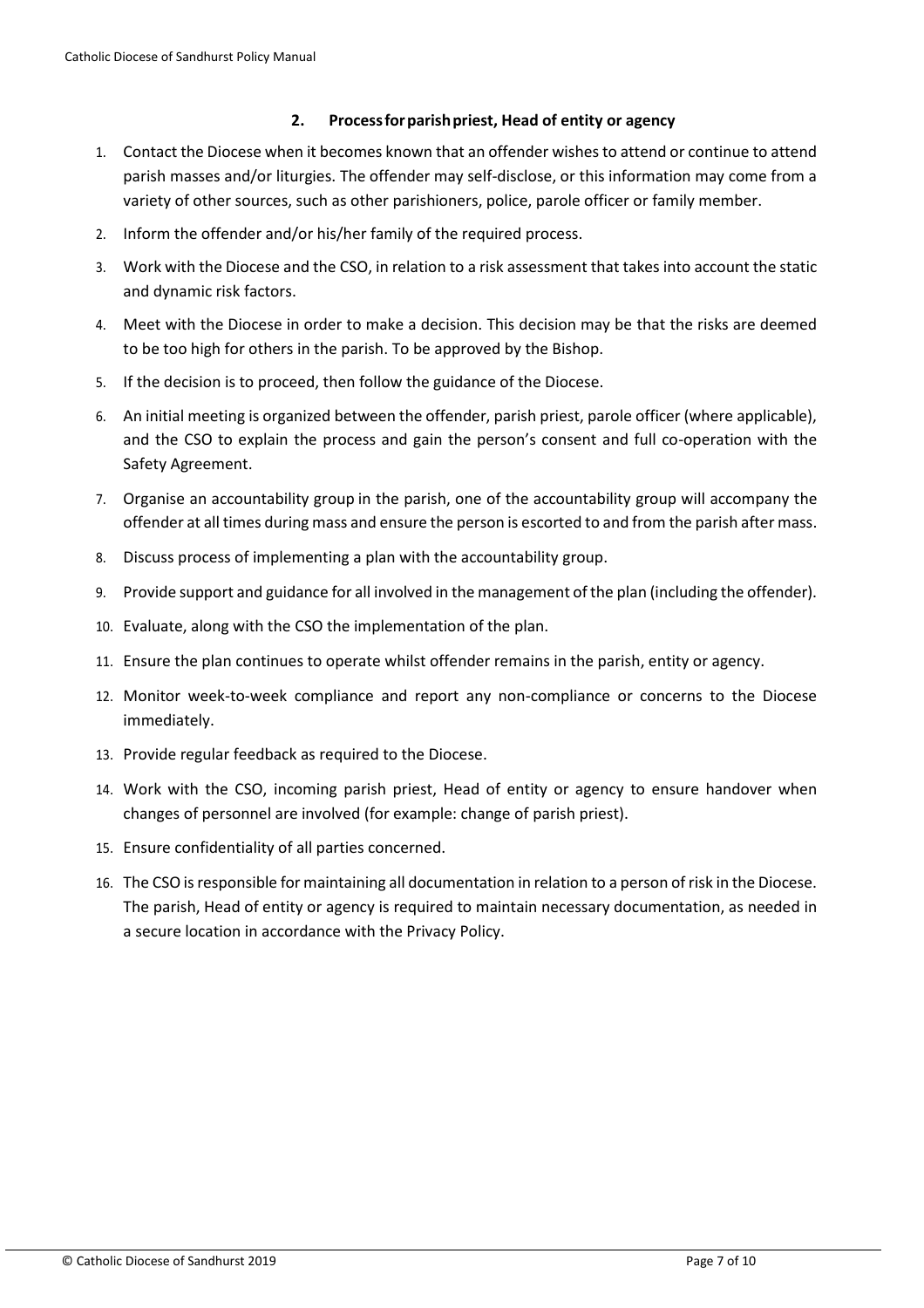Catholic Diocese of Sandhurst Policy Manual

#### **Individual SafetyAgreement**

The Diocese of Sandhurst **Parish** Parish

This agreement concerns **Exercise 20** activities within the Church.

#### **Introduction**

- a) The Diocese of Sandhurst, in line with the requirements of the National Catholic Safeguarding Standards responds to the protection of children and those vulnerable with paramount importance. This emphasis has guided the Diocesan response to This emphasis has guided the risk management process.
- b) The Diocese of Sandhurst, wishes to support

to participate safely in Mass, ensuring the care and pastoral needs.

- c) This Individual Safety Agreement will continue until updated following a formal review or upon receiving advice from Statutory Authorities or the Church Authorities Management Panel.
- d) The Agreement management team (to be identified and as listed on the rear of this document) will support the implementation of this agreement, being mindful of the support needs of , being guided by the paramountcy principle.
- e) It should be noted that by any agreeing to an Individual Safety Agreement it is not an admission of guilt. It is a preventative control measure and a way of managing potential risks as a result of the concerns rose.

Contract Details Between and the Diocese of Sandhurst

The Guidelines for Managing High Risk Individuals within the Diocese of Sandhurst, has been clearly explained to me and I agree to comply with this agreement, in addition to compliance with all Police reporting and Parole conditions

### Agrees:

- a) I will attend mass at the time specified by the parish priest or his delegate.
- b) I will sit in an assigned seat/area in Church and will not sit near children.
- c) I will not be alone with children on parish property.
- d) I understand that an Accountability Partner will support me during mass and/or liturgies.
- e) The sacristy or other isolated and/or secluded area (please name) are excluded, unless in the company of an Accountability Partner.
- f) I will not arrive to mass early. I will arrange with my Accountability Partner to ensure this. I will not stay around after mass and will leave the church and surrounds at the conclusion of mass.
- g) I will not hold any voluntary position in the parish e.g. altar server, children's liturgy, youth leader, sacramental program, pastoral visitor, Extraordinary Minister of Holy Communion (this is not an exhaustive list, it relates to any ministry role).
- h) I will not hold any leadership position in the parish e.g. Parish Council, Music Co-ordination, and School Board.
- i) I will not attend any parish social activities/picnics/retreats/parish/school fetes, etc.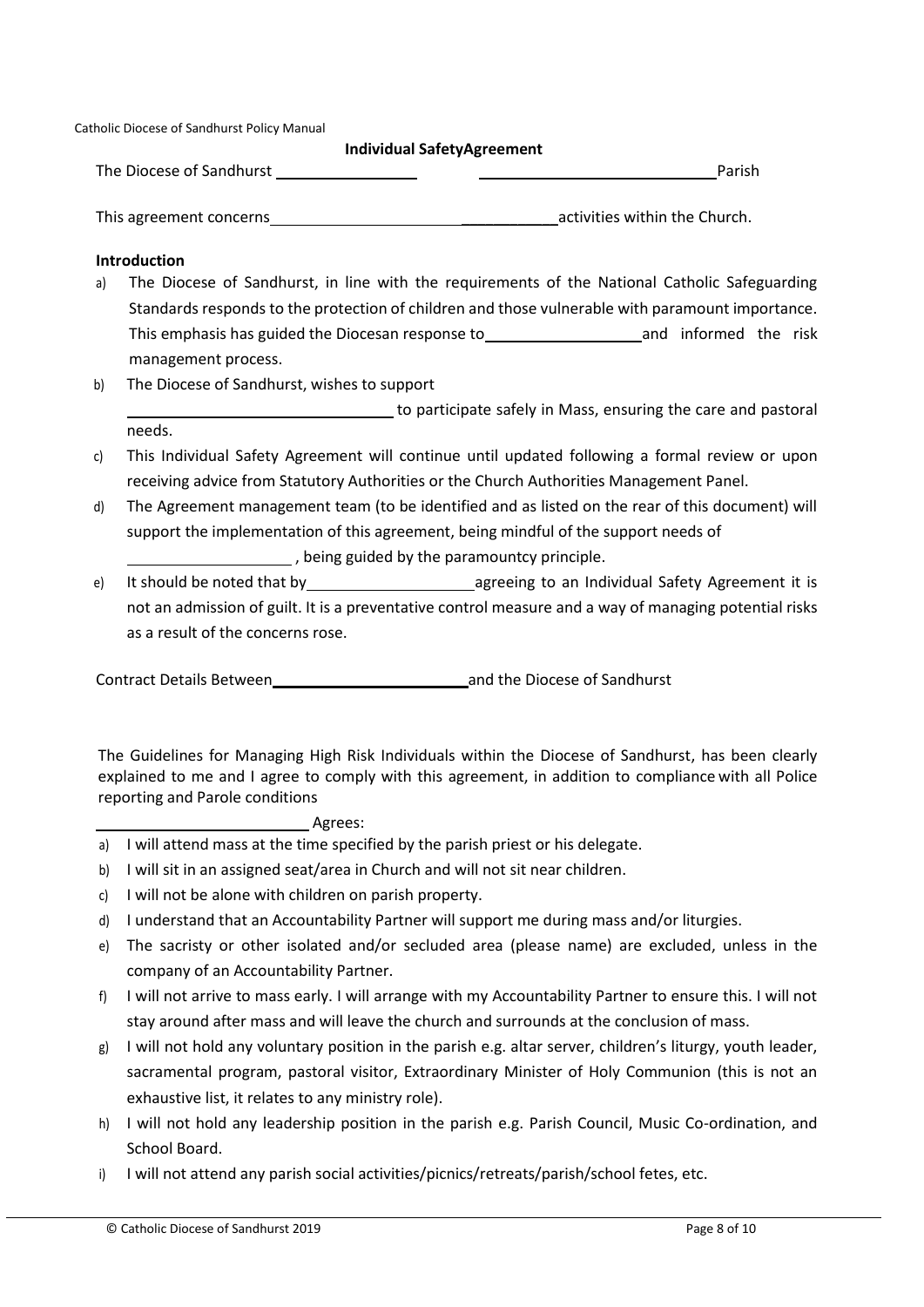Catholic Diocese of Sandhurst Policy Manual

- j) I will not provide transport to a child to any parish activity, including worship.
- k) I will report any instances of contact with children that are not incidental.
- l) I will advise of any intended travel and visitation to another church outside the parish of  $\sqrt{p}$  prior to attending.
- m) I will not present myself as an authorised lay minister of the Catholic Church.
- n) I accept that (list support personnel) and the set of the set of the set of the set of the set of the set of the set of the set of the set of the set of the set of the set of the set of the set of the set of the set of provide me with pastoral care concerning the management of this agreement.
- o) I agree to inform a member of the Agreement management team in the event that I breach any of these conditions.

*(The above is indicative only and should be specific to local circumstances)*

#### **Agreement Signing Block**

| Signed:          |  |  |
|------------------|--|--|
| Name:            |  |  |
| Date:            |  |  |
|                  |  |  |
| Parish Priest of |  |  |
| Signed:          |  |  |
| Name:            |  |  |
| Date:            |  |  |

The Agreement management team in relation to this matter is:

| Parish Representative         |  |
|-------------------------------|--|
| Signed:                       |  |
| Name:                         |  |
| Date:                         |  |
|                               |  |
| <b>Accountability Partner</b> |  |

| Signed: |  |
|---------|--|
| Name:   |  |
| Date:   |  |

Please return a signed copy of this agreement to the Parish